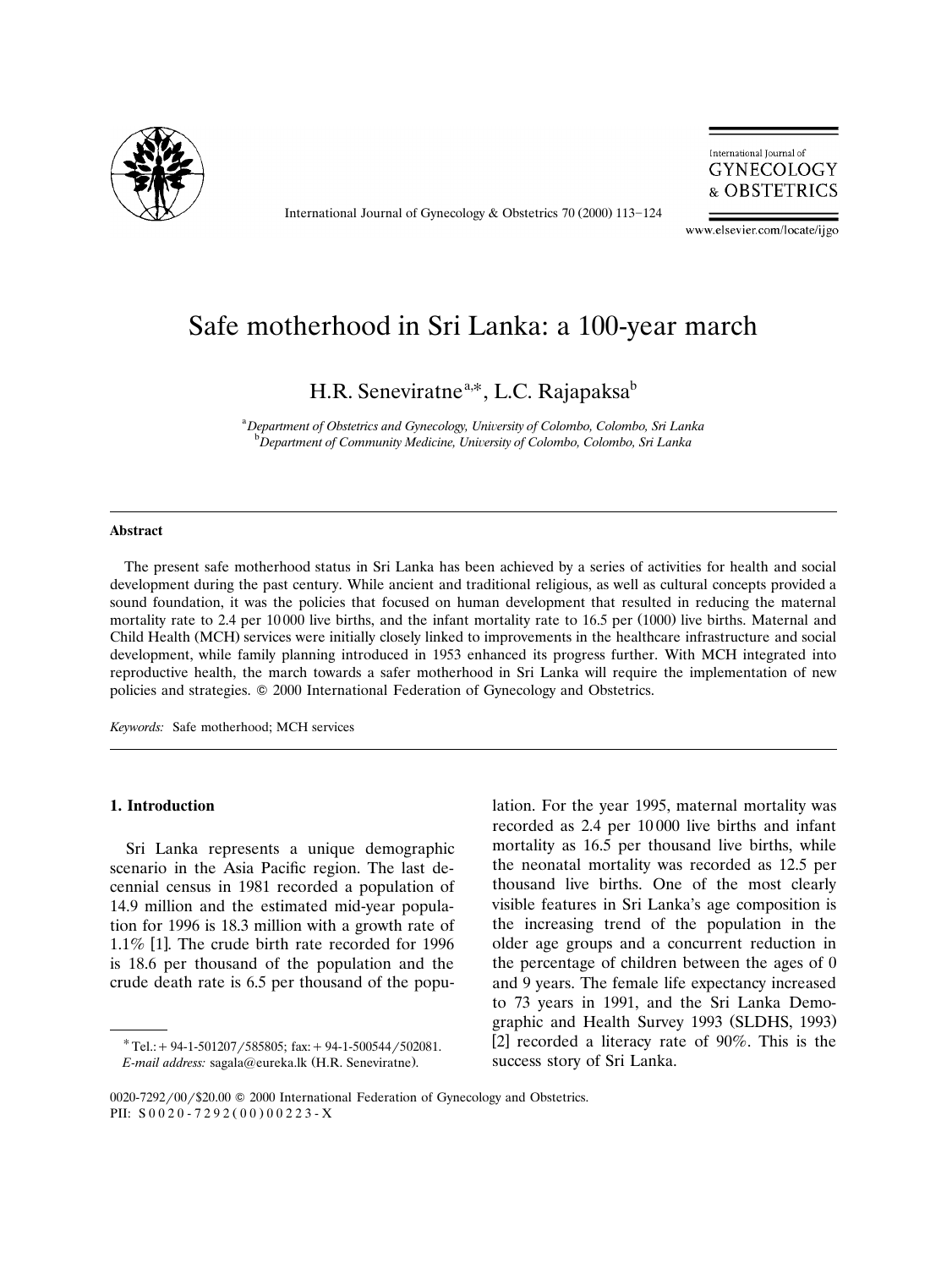114 *H.R. Seneviratne, L.C. Rajapaksa / International Journal of Gynecology and Obstetrics 70 (2000) 113-124* 

The unique position achieved by Sri Lanka in terms of its health indicators, may be ascribed to a high degree of commitment to social welfare and an expensive social welfare package implemented continuously since independence. These measures resulted in widespread access to healthcare and high levels of education of both men and women; the increasing educational attainment of the latter being associated with striking advances in the position of women in all spheres of national life.

The welfare style of development in Sri Lanka can be traced to a very early period in the country's history when free health services and free education were provided to the people under the patronage of the King [3]. The country, which has one of Asia's oldest civilizations, has a culture that adopts a Buddhist way of life in which women are held in high esteem. Royal patronage of the religion ensured that the social philosophy of Buddhism was woven into the texture of life of society and pervaded all areas of activity. The status of women in society was enhanced with the establishment of an order of Buddhist nuns in 288 BC shortly after the advent of Buddhism to the country in 307 BC With the granting of franchise to women in 1931 their status in society was further enhanced and women have contributed in no mean measure to the social and human development of the country.

# **2. Education**

Sri Lanka has a long history of organized education, the beginnings of which can be traced back to the 3rd and 4th centuries BC. What is more important is that, traditionally, the general population had free access to learning. In the scale of social values therefore, education was rated higher than mere wealth. Since the portals of learning were open to women from ancient times their education was always ensured. Buddhist temples served as centers of education to the general population, while the larger monasteries developed into renowned and influential centers for religious as well as secular learning.

These traditional systems of learning were disrupted during the period of occupation of the maritime provinces by the Portuguese  $(1505-1658)$  and the Dutch  $(1658-1795)$ . A free state school system was started in the country by the colonial Dutch rulers. The beginnings of the modern educational system, however, can be traced to the educational reforms initiated under the British in 1830. Legislative action for compulsory education soon followed, and the Director of Public Instruction in his report of 1903 observed that '25% of the female population of this country get something in the way of education' [4]. He was no doubt referring to Western education.

When a semi-autonomous government was instituted in 1931, the 'free education scheme' came into being. It resulted in the opening of new schools and improvement of old schools. The rapid expansion of school enrolment that followed caused a greater expansion of female education (Table 1)  $[5]$ . These developments contributed much to the improvement in the quality of life as shown by the high levels reached by the health indicators.

# **3. Maternal and child health services**

It is very significant to note that throughout the history of Sri Lanka, the health of its people has been a major concern of its governments. Services were provided to ensure the well being of vulnerable groups such as mothers, children and the aged, even during the reign of ancient kings.

Table 1 Percentage literacy by sex,  $1901-1981$ 

| Census year | Male | Female | <b>Both sexes</b> |  |
|-------------|------|--------|-------------------|--|
| 1901        | 42.0 | 8.5    | 26.4              |  |
| 1911        | 47.2 | 12.5   | 31.0              |  |
| 1921        | 56.3 | 21.2   | 39.9              |  |
| 1946        | 70.1 | 43.8   | 57.8              |  |
| 1953        | 75.9 | 53.6   | 65.4              |  |
| 1963        | 85.8 | 67.5   | 77.1              |  |
| 1971        | 85.6 | 70.9   | 78.5              |  |
| 1981        | 91.1 | 83.2   | 87.2              |  |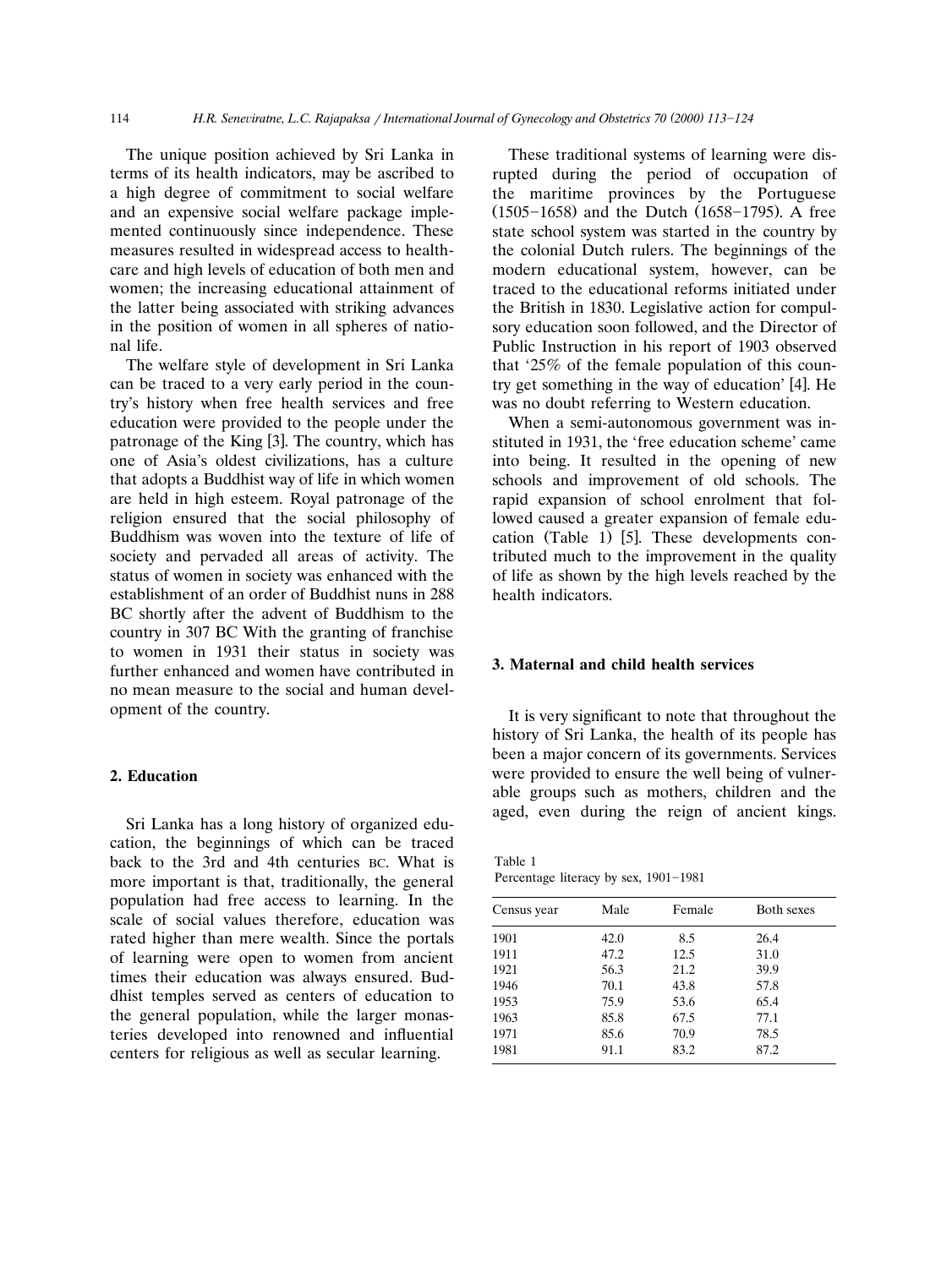Western medicine was introduced to the country with the advent of colonial rule. The present health services of the country evolved from the military and estate medical services introduced by the British when a civil medical department was established in 1858.

The changes in maternal mortality closely followed the development of facilities for healthcare in the country. The establishment of the Colombo Medical School in  $1870$  [6] and the donation of the DeSoysa Lying-in Home by a philanthropist, the late Charles De Soysa in 1879 [7], could be said to have laid the foundation for ensuring safe motherhood in the country. Both these institutions are the second oldest of their kind in Asia and continue to play a major role in medical training and service. Training in midwifery and the registration of midwives were introduced the same year as the establishment of the maternity hospital. A maternal and child health department was established in the Colombo Municipality as early as 1906.

Significant landmarks in the development for safe motherhood in the early 20th century were the commencement of the first ante-natal clinic at DeSoysa hospital in 1921 and the establishment of the Health Unit System in 1926. One of the main activities of a health unit was the provision of maternal and child healthcare through domicilliary as well as clinic based services [7]. The Health Unit System initiated the community based MCH care in the country, and was commenced in Kalutara, a town in the western province, approximately 30 miles south of Colombo. The unit provided the template for promotive and preventive services and similar units were established throughout the country. The units provided domicilliary and outpatient ante-natal care through health centers and field clinics, trained assistance during delivery through institutions or at home, and domicilliary or clinic based post partum and infant care during the early months. It is the general organization around which the Maternal and Child Health services function even today.

When some degree of self government was established in 1931, expansion of both the curative and preventive health services of the country was implemented. The number of health units

increased from eight in 1931 to 572 in 1937. Training of midwives commenced at two centers under the supervision of the Ceylon Medical College Council based at the Medical Faculty in Colombo. Female medical officers were provided for services aimed at women and facilities for institutional deliveries increased considerably and today 94% of deliveries in the country occur in institutions [1].

The development in the institutional and community based health infrastructure commenced during the colonial period continued in the post independent phase. By the late 1950s the staff of both curative and preventive services were providing MCH services, and a subdivision for the MCH services within the Ministry of Health was considered. A special committee to investigate maternal deaths was appointed in 1960 and a fulltime MCH medical officer was appointed in 1961. A separate organizational structure, the Maternal and Child Health Bureau, later named the Family Health Bureau was established in 1968. With decreasing maternal mortality, the focus of attention soon shifted to maternal morbidity.

The healthcare services were further strengthened on a three tiered basis so that a referral system was established between the primary, secondary and tertiary care units. Professional organizations in the fields of obstetrics and gynecology, pediatrics and community medicine have played an increasing role in the improvements that have occurred, particularly by establishing training and service links. With the establishment of the Family Health Bureau and the commencement of the government family planning program maternal mortality continued to decline and in 1974 its reduction to 10 per 10 000 live births was achieved. The government adopted the policy of integrated reproductive healthcare in 1997, and at present maternity care is provided within this context.

Registration of births and deaths became compulsory as early as 1897, and since 1921 the administrative report of the Registrar General devoted a special section to maternal mortality. The ready availability of statistics facilitated the evaluation of MCH services and contributed to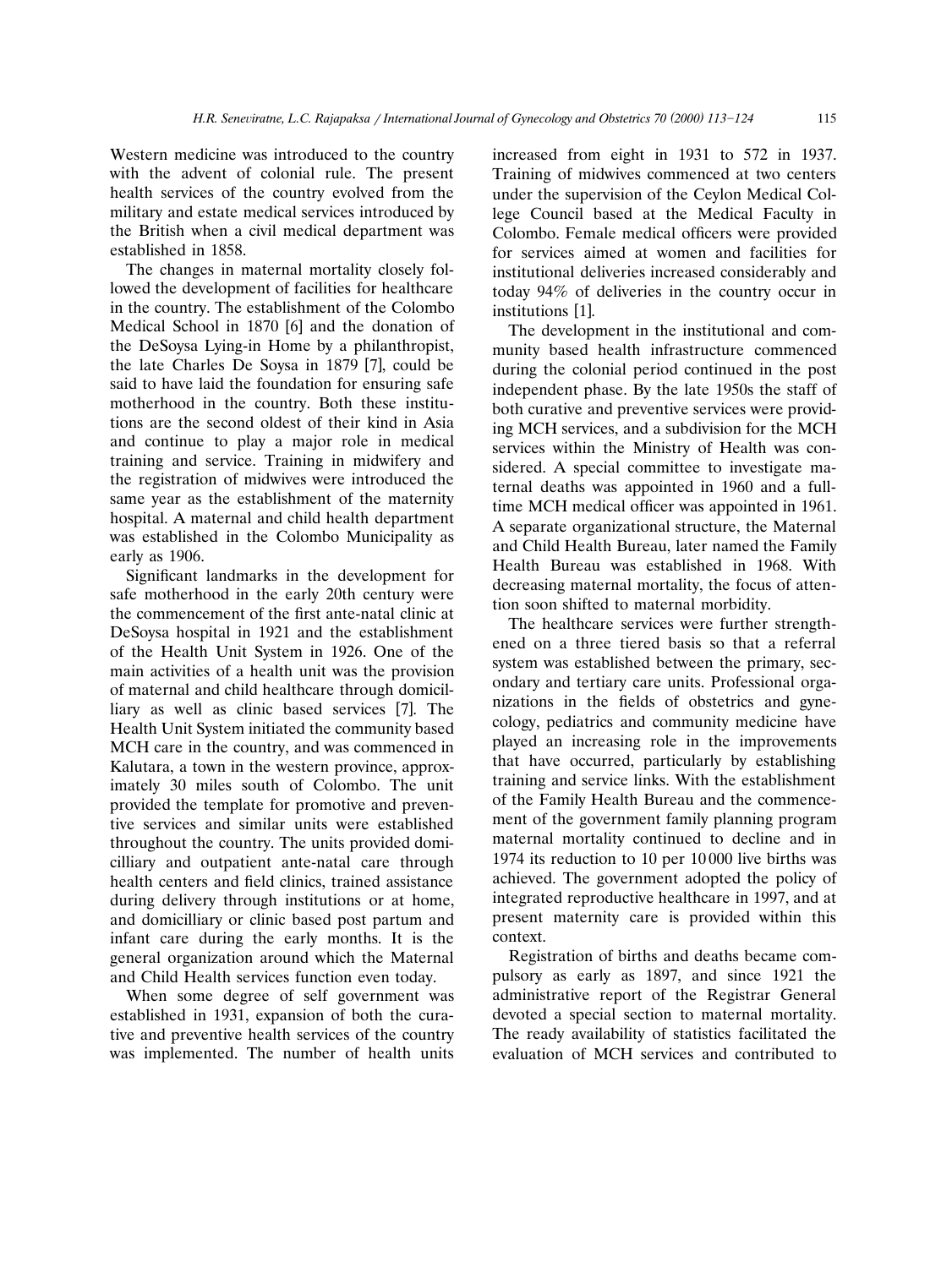

Fig. 1. Trends in maternal mortality. Sri Lanka, 1922-1996.

the development of programs and services. Another important feature was the participation of voluntary organizations in MCH activities from as early as the pre-independence era.

transfusion services, availability of antibiotics and decline in fertility contributed to the steady decline of maternal mortality.

#### **4. Trends in maternal mortality**

The past trends in maternal mortality in Sri Lanka are shown in Fig. 1. The rate is seen to follow a downward trend from 210 per 10 000 live births in 1881 to the present level of 2.4 per 10 000 live births in 1995. Until 1947 the decline was gradual. The periodic peaks of maternal mortality seen during this period coincide with the successive epidemics of malaria which ravaged the country, the highest ever maternal mortality rate for the past 100 years being recorded during the 1934-1935 malaria epidemic.

A dramatic drop in the maternal mortality was observed from  $1947$  to  $1948$  onwards (Table 2). This decline could be attributed to malaria control activities, implementation of public health measures and the expansion of MCH services. Further developments in healthcare such as blood

# **5. Fertility**

The reduction in maternal mortality in Sri

Table 2

Maternal mortality rate  $-$  Sri Lanka (1947-1980) (maternal deaths per 10000 live birth).

| Year | M.M.R. |  |  |
|------|--------|--|--|
| 1947 | 166    |  |  |
| 1948 | 83     |  |  |
| 1951 | 65     |  |  |
| 1953 | 58     |  |  |
| 1955 | 46     |  |  |
| 1957 | 37     |  |  |
| 1960 | 30     |  |  |
| 1965 | 24     |  |  |
| 1967 | 17     |  |  |
| 1970 | 15     |  |  |
| 1975 | 10     |  |  |
| 1978 | 8      |  |  |
| 1980 | 8      |  |  |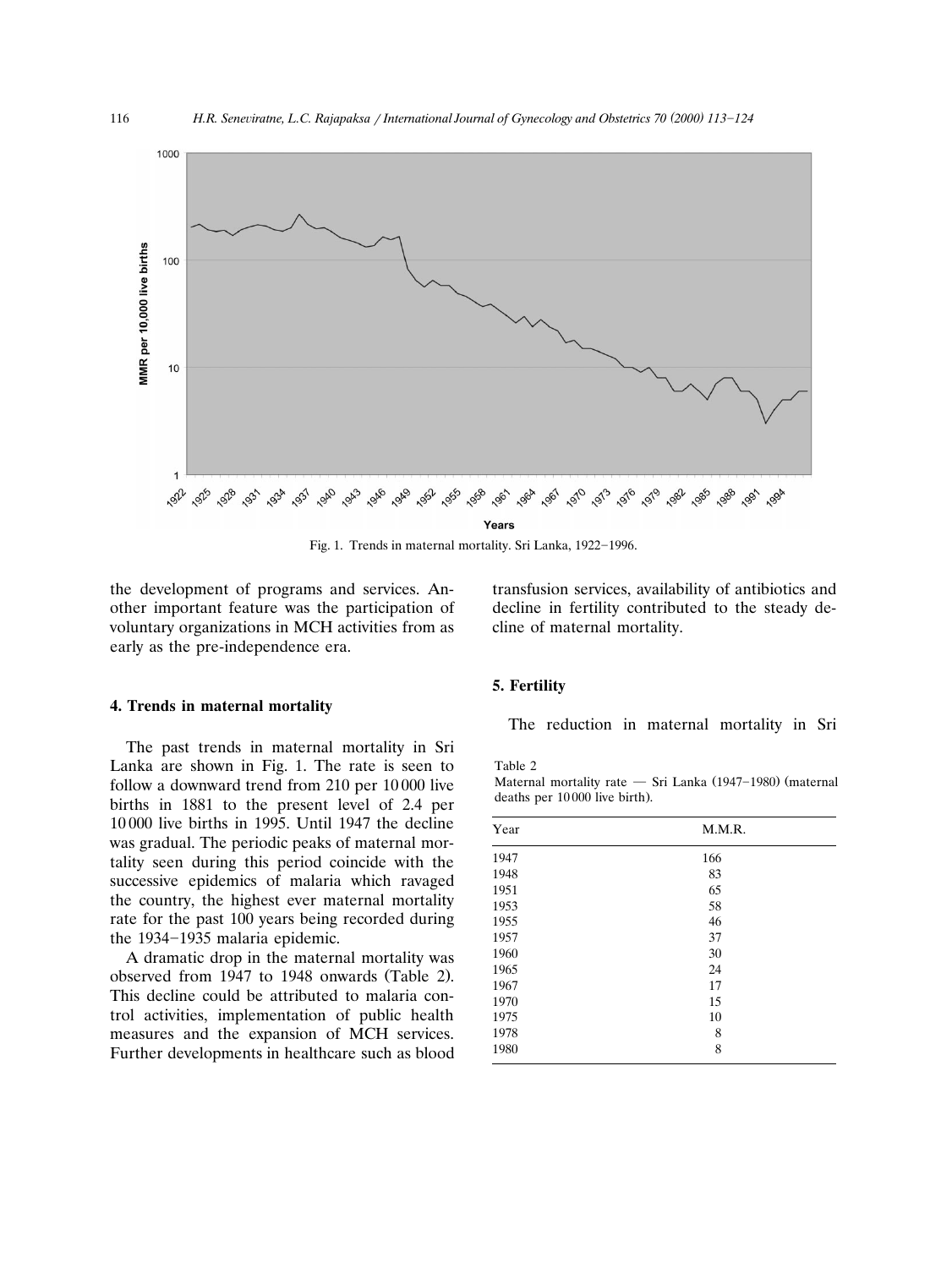Lanka is linked to its fertility decline. The fertility transition in Sri Lanka commenced in the mid-1950s. Prior to this period the fertility levels remained high as an insurance against high mortality. Community and family pressures as well as social values and institutions were geared to encourage large families [8]. The birth rates during this period, however, fluctuated considerably due to outbreaks of epidemics and poor health conditions exerting direct and indirect effects on fertility.

During the downward trend in fertility which commenced in the mid-1950s, the initial decline was mainly due to the rise in age at marriage of females [9]. The latter was  $20.9$  years in 1953 and increased to 22.1 years in 1963 and subsequently to 24.8 years in 1987. Since 1975 an increasing proportion of the fertility decline was due to the decline in marital fertility. During the period 1972–1982 more than 75% of the decline in fertility was by the use of contraceptives, and it increased very rapidly during the next decade [10].

With the organization of the Maternal Child Health services on a national basis it was inevitable that the family planning program would be linked to it. In 1965 The Maternal and Child Health Unit of the Ministry of Health commenced the government family planning program. However, initiation of family planning activities in the country preceded these events. The now much quoted speech by the late Mr S.W.R.D. Bandaranaike in 1949 to the Second World Health Assembly held in Rome refers to 'the growing need for the consideration of the problem of birth control on an international plane'. The issue was raised by him once again in 1951 at the World Health Organization meeting held in Kandy, Sri Lanka. It is regrettable that on both occasions he received no support from the world forum  $[11]$ . The political leaders of the immediate post independence era were mindful of the need to control population for future socioeconomic progress. A comprehensive analysis of the implications of rapid population growth was included in the 10-year plan prepared in 1959.

The Family Planning movement was launched in 1953 when the Family Planning Association (FPA) was started by a group of concerned social

| Table 3                                    |  |  |  |
|--------------------------------------------|--|--|--|
| Milestones in family planning in Sri Lanka |  |  |  |

| Year | Activity/program                                                    |  |  |
|------|---------------------------------------------------------------------|--|--|
| 1953 | Formation of the Family Planing Association.                        |  |  |
| 1955 | Government recognizes need for family planning and first grant of   |  |  |
|      | $Rs.2000/ =$ to Family Planning Association.                        |  |  |
| 1958 | Swedish government support FPA activities.                          |  |  |
| 1961 | Agreement between the Governments of Sri Lanka and Sweden for       |  |  |
|      | community based family planing services.                            |  |  |
| 1963 | Plantation Sector Family Planning Program commenced.                |  |  |
| 1965 | The Government initiates family planning activities under its MCH   |  |  |
|      | program; approximately 200 FPA clinics handled over to MCH          |  |  |
|      | program.                                                            |  |  |
| 1968 | The Family Health Bureau established by MCH unit.                   |  |  |
| 1973 | Government signs agreement with UNFPA to support national family    |  |  |
|      | planning effort.                                                    |  |  |
| 1975 | The World Fertility Survey conducted.                               |  |  |
| 1978 | Government recognizes three more NGOO for family planning           |  |  |
|      | activities.                                                         |  |  |
| 1982 | Contraceptive Prevalence Survey shows an increasing acceptance of   |  |  |
|      | family planning.                                                    |  |  |
| 1987 | The Demographic and Health Survey shows contraceptive prevalence to |  |  |
|      | be $63\%$ .                                                         |  |  |
| 1993 | The second DHS: contraceptive prevalence $= 66.7\%$ .               |  |  |
| 1997 | Government adopts Reproductive Health Concept in its health policy. |  |  |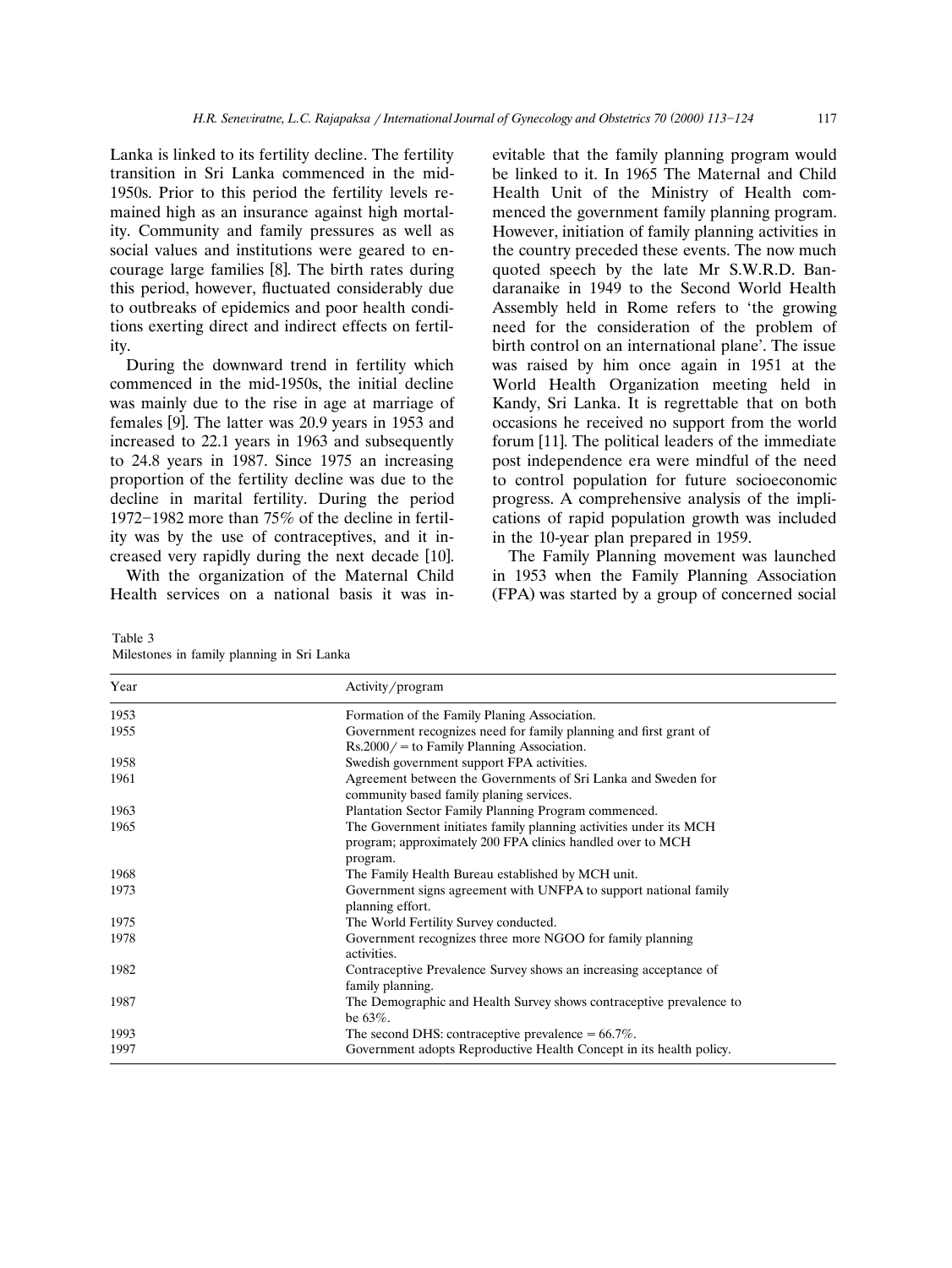workers. The Association was the only organization providing for research, organized clinical services and training in this field for the next decade. Milestones in the establishment of family planning activities in Sri Lanka are listed in Table 3. Following its early difficult stage, it gradually achieved government and public acceptance, initiated links with foreign governments and international health agencies, and then handed over the service delivery of family planning to the government health authorities. The FPASL is still a major contributor to the national family planning effort in the country.

The impact of family planning on safe motherhood in Sri Lanka should be considered within the context of other health and social changes over the years. The information available in the many surveys, though reliable, has not directly looked at this aspect. The data from these sources, however, give a reasonable insight into the relationship of family planning to safe motherhood in Sri Lanka.

# *5.1. Contracepti*¨*e pre*¨*alence*

Four major surveys have been conducted in Sri Lanka to study the fertility and family planning situation  $[2,10,12,13]$ . Due to the inaccessibility of the areas of the northern and eastern provinces in the last two decades, the Sri Lanka Demographic and Health Surveys of 1987 (SLDHS 1987) [10] and that of 1993 (SLDHS 1993) [2] did not contain the data from these two provinces. For purpose of comparison, therefore, the data from these two provinces in the Sri Lanka World Fertility Survey (SLWFS 1975) [12] and the Sri Lanka Contraceptive Prevalence Survey (SLCPS 1982) [13] were excluded from the analysis. Starting from a low  $34.4\%$  in 1975 [12], the contraceptive prevalence rate (CPR) has increased progressively to  $66.1\%$  in 1993 [2]. The contraceptive method mix, however, is far from ideal as traditional methods are still used by 22.4%. Male and female sterilizations which reached  $29.8\%$  in 1987 [10] has declined to  $27.2\%$  in 1993 [2], while modern temporary methods seem to enjoy a steady but slow increase in popularity to reach 16.5% in 1993.

Of greater significance is the relationship of contraceptive use to the educational levels of Sri Lankan society. Non-use is highest at 41.8% amongst the non-educated. Paradoxically non-use of contraceptives is next highest at 36% in those who are educated above the secondary level and decreases with the educational status to reach a figure of  $31.1\%$  in those with only a primary education. The use of traditional methods is also highest and sterilzation is lowest amongst the highest educated. It therefore creates an increasing potential for termination of pregnancy when contraception fails. An increasing trend, however, in the use of modern temporary methods amongst all levels of education is encouraging to service providers, and health program managers should develop urgent strategies to exploit this to improve the family planning status in the country.

#### *5.2. Fertility trends and safe motherhood.*

Sri Lanka occupies a unique position in south Asia in that it has the highest contraceptive prevalence and the lowest maternal mortality. When the total fertility rate (TFR) is matched against the maternal mortality rate for the different countries of south Asia, interesting features emerge. Beyond a maternal mortality of approximately 50 per 10 000 live births, the TFR remains steady at a high figure of approximately 7.0. It appears that at this high rate of maternal mortality, factors other than fertility control would determine its reduction. Some of these are improvements in education, the healthcare system, transport facilities and communication infrastructure.

When the maternal mortality rate falls below 50 per 10 000 live births it appears to be related in a linear manner to the reduction in TFR [14]. It is, therefore, relevant that family planning inputs be considered as an acceptable strategy for reducing maternal mortality when the latter has fallen below this critical level. The introduction of family planning in 1953 came at an appropriate time as the maternal mortality was at 50 per 10 000 live births. It can be assumed that a program for fertility control, if initiated in the 1940s, would have only minimally affected the maternal mortal-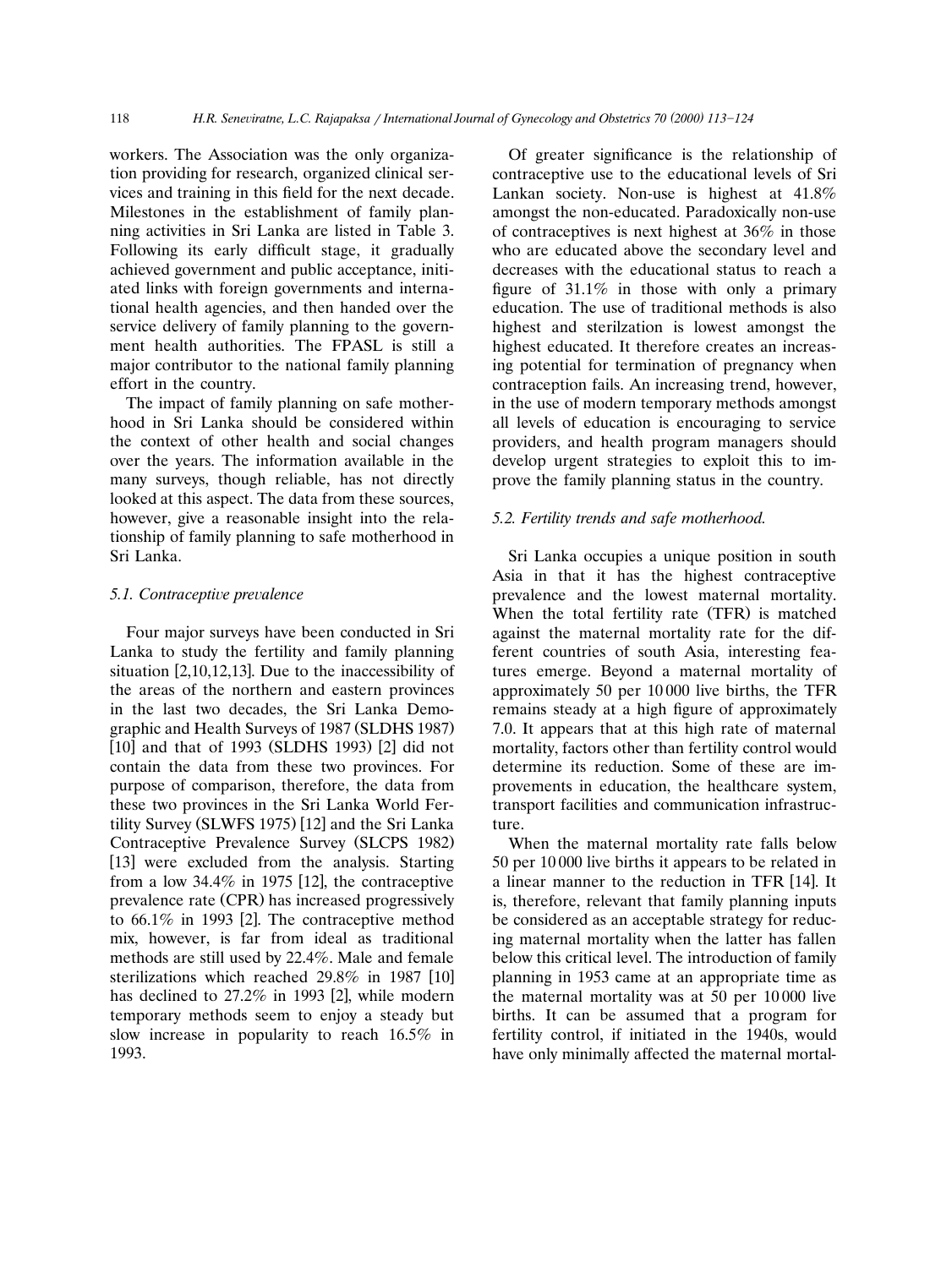ity of that time. The available resources were better spent on improvements in the healthcare structure and educational developments.

With this background how do the family planning achievements in Sri Lanka relate to safer motherhood for its people? The World Health Organization has stated that 'To promote safe motherhood avoid pregnancies too early, too late, too many and too close together'. It is interesting to examine whether the Sri Lankan situation coincides with this concept.

## *5.3. Pregnancy too early?*

The surveys performed over the past two decades have helped to determine the age of the first pregnancy amongst the Sri Lankan population. The data from the SLDHS of 1987 show that the median age at first birth is later in the younger women. This was further highlighted in the SLDHS of 1993 when the mean age at first union was shown to be 24 years for women aged  $25-29$ years while the those aged 45-49 years reported a figure of 21.8 years. The latter would reflect the age of marriage for women during the early 1970s. A decline in fertility was observed in the 1950s and it is thought that it occurred due to a delay in the age of marriage in the post independence period. An increase in the age of marriage would result in a corresponding delay in the age at first birth, thus shifting it to a time when the mother is more mature to withstand the rigors of pregnancy and child bearing.

The delay in the average age of marriage commenced prior to the introduction of family planning to Sri Lanka. Therefore, it cannot lay claims for this beneficial trend. Other social developments such as free education from 1947 were instrumental in bringing about this change. Family planning, when introduced in 1953 would have accelerated the decline in fertility that had already commenced.

Age-related maternal mortality figures for Sri Lanka (Fig. 2)  $[15]$  have shown that deaths in teenage pregnancies are only marginally higher than those in the early reproductive age of  $20-30$ 



Fig. 2. Trends in age-specific maternal mortality.  $1 = 15-19$ ;  $2 = 20-24$ ;  $3 = 25-29$ ;  $4 = 30-34$ ;  $5 = 35-39$ ;  $6 = 40-44$ ;  $7 = 45-49$ years old.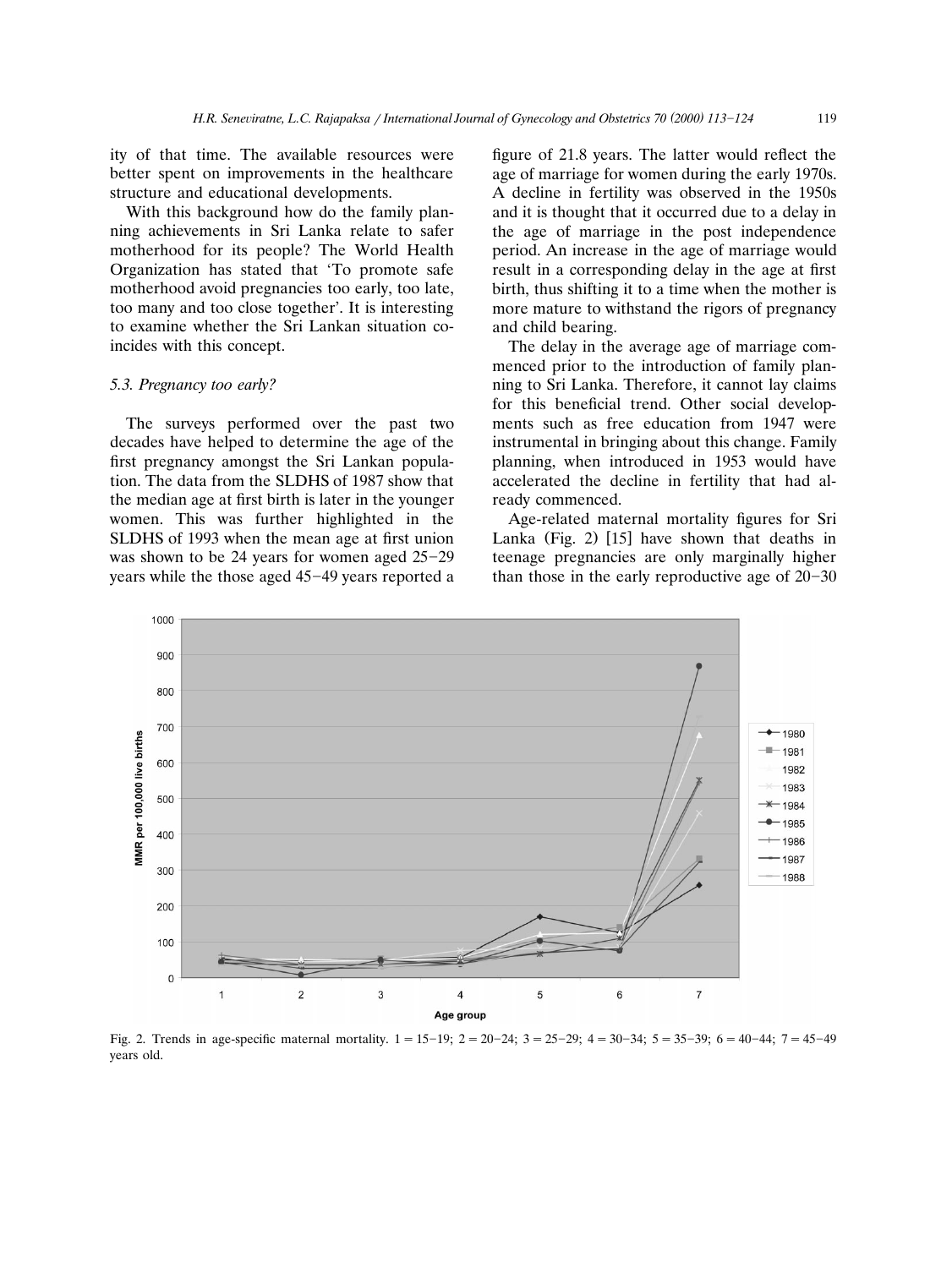years. It is still desirable that pregnancies occuring too early should be avoided, so as to prevent the adverse effects on the other MCH parameters such as perinatal mortality which should be used to assess the quality of teenage pregnancies.

# *5.4. Pregnancy too late?*

The age-related maternal mortality figures for Sri Lanka in all surveys have shown an increase in maternal mortality from age 35 years which is further increased after 40 years (Fig.  $2$ ) [15]. The fertility rate of those over 35 years, however, has declined parallel to that of the country as a whole. This can be considered as a healthy trend, where a lesser number of women in this age group are embarking on a pregnancy.

The influence of the family planning program in establishing this change is debatable. It is, however, a consideration that since the early 1970s a very active sterilization program was in operation and which may have played its part in reducing the mean fertility rate and maternal mortality rate to what it is today. With a reduction in the sterilizations from 1987 there was a risk of increased pregnancies in the later years. Although marginal, the increasing acceptance of the modern technological methods [2] is viewed with favor. It is necessary to develop future strategies towards improving the service delivery and acceptance of these methods so as to prevent alternatives such as pregnancy terminations coming in to fill this gap.

A further consideration would be the delay in marriage and first pregnancy which may result from professional and financial considerations. The socio-economic factors and norms of Sri Lankan society have changed very rapidly so that delay in marriage to later years may be considered as a necessary component of modern living. Reproductive health awareness programs need to address this aspect when providing educational messages to the public.

## *5.5. Too many pregnancies?*

While the effect of parity of five and above on maternal health is well known, the effect of its reduction on maternal mortality is difficult to assess. The status of high parity in Sri Lanka at present can be studied in three ways.

The average number of children ever born to women aged  $45-49$  years has declined from 6.0 in 1975 [12] to 5.1 in 1987 [10], and then 4.0 in 1993  $\lceil 2 \rceil$ .

The data from these surveys for the same age group also showed a shift in the percentage in each parity group, away from parity six and above towards parity five and below. For all age groups the percentage of women having a parity of four and above declined from  $49.9\%$  in 1975 [12] to  $30\%$  in 1987 [10] and then finally to 25.9% in 1993  $[2]$ . Thus, fewer women were reaching a high parity status in recent times.

The 'parity progression ratio' further highlights this trend. This is the proportion of women in each parity group who move into a higher parity status. A sharp reduction is noted for parities above four. In contrast to the surveys of  $1975$  [12] and 1987 [10], the DHSS of 1993 [2] showed a decline from para 1 onwards which was enhanced from para 3. This overall reduction in parity progression seen from para 1 has created concerns about the demographic effects of family planning.

Sri Lanka has, therefore, successfully moved away from the grand multi-parous status and this achievement has been a major step in the march towards safe motherhood in the country.

# *5.6. Pregnancies too close together*

Information on birth spacing is available from the SLDHS 1987 and SLDHS 1993. Although the effect of birth spacing on maternal mortality cannot be assessed, for Sri Lanka its effect in general on MCH parameters is well established [2]. The status of birth spacing amongst the Sri Lankan population can be determined when the data for the previous birth interval and those for fertility preference are analyzed. In the SLDHS of 1993  $[2]$  the previous birth was noted to have occurred within 2 years only in 13.6%, while 12.5% expressed the desire for another pregnancy within this period. Spacing of  $2-3$  years had occurred in 26.8%, and 4 years or more in 21.1%. Preference for another pregnancy after 2 years was indicated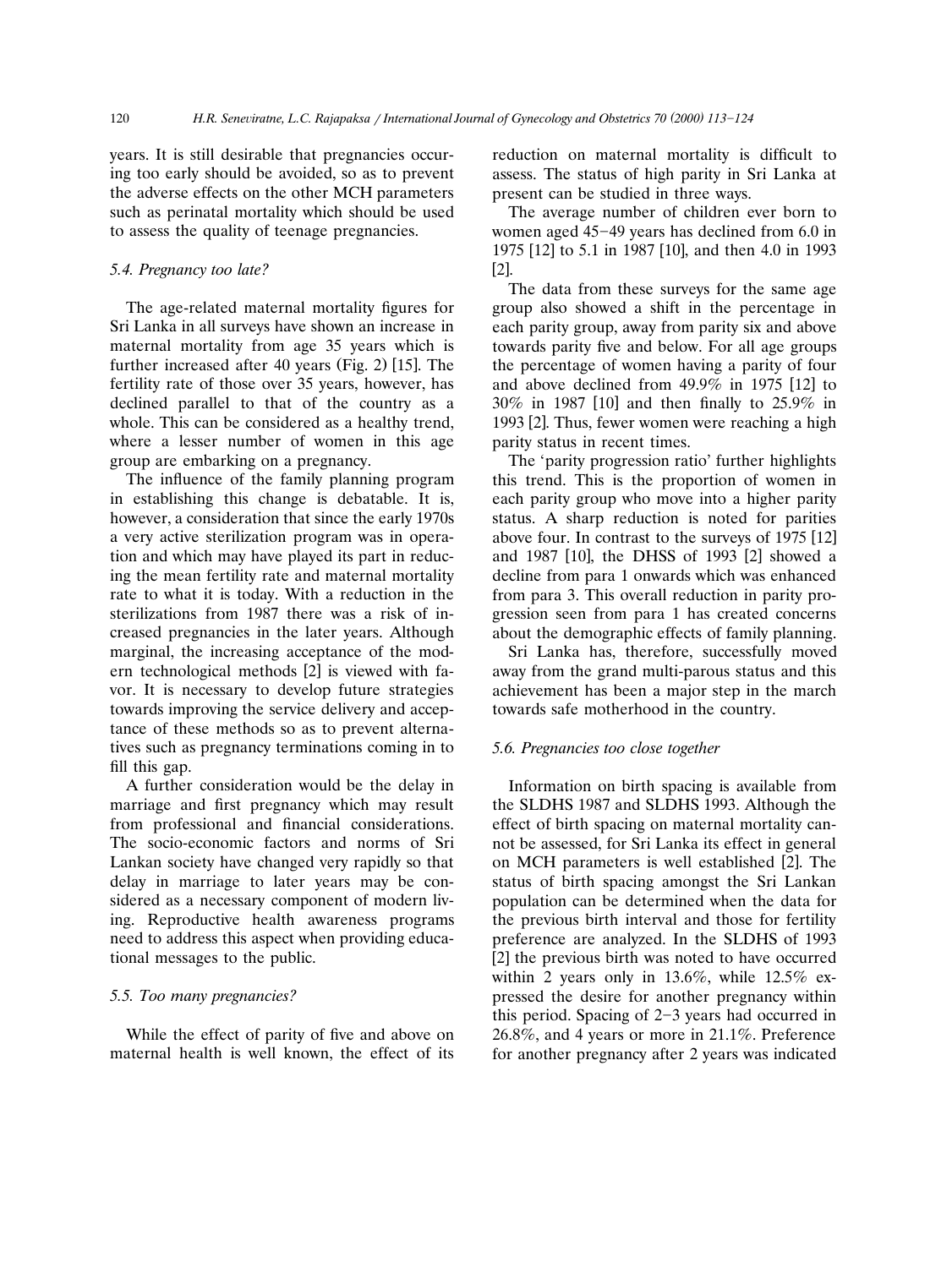by 18.6% while 37.9% did not want another pregnancy although they had not been sterilized. This information indicates that the Sri Lankan public is motivated towards spacing their pregnancies; a need which should be fulfilled if safe motherhood is to be ensured in the future.

Although Sri Lanka can boast of a high contraceptive prevalence it is still far short of ideal achievements in fertility control. Many factors contribute to this deficiency. Rapid changes in the social structure and needs have stressed the program for fertility control in recent times. Strategies to deal with these needs are of great importance, as its failure will no doubt compel couples to seek termination of pregnancy as a means of 'fertility control'.

# *5.7. Abortions*

Maternal mortality figures over the years indicate that abortions contribute to approximately  $10\%$  of the reported maternal deaths [15]. At present the annual number of deaths known to be due to abortions would be, therefore, approximately 25 out of a total of approximately 250 annual maternal deaths. It is well established that this would not reflect the true figure, as many deaths due to abortion remain unreported.

The Demographic and Health Survey Further Analysis Series No. 2, compares the expected total fertility rate for a given increase in contraceptive prevalence with the value observed from the survey. For the contraceptive prevalence rates  $(CPR)$  noted from the surveys of 1982 [13], 1987  $[10]$  and 1993  $[2]$  the expected TFR were 3.6, 2.9 and 2.6, respectively. The observed rate, however, was 3.7, 2.7 and 2.2. The total fertility rate appears to have declined more than the estimated figure. This discrepancy is said to be due to increasing pregnancy terminations and is a statistical indicator of the need to strengthen family planning service delivery in Sri Lanka.

The limited number of studies performed on induced abortions in the country show some very important features. In general terms, abortions are sought by women who are married and who are parous. In the SLDHS 1993  $[2]$ , 152 previous induced abortions were reported by 6983 women

surveyed, of which 83.6% were by women over the age of 30 years. The Sri Lankan community has a strong desire for spacing. Sociocultural barriers, deficiencies in service delivery and fears of adverse effects such as cancers appear to be the reason for the non-use of contraceptives amongst these women. Although it may change in the future, terminations of pregnancy amongst teenagers are low in number. Complications following terminations of teenage pregnancy are, however, as severe and the repercussions on overall reproductive performance and health are serious. Sri Lanka, therefore, needs to have an objective review of all aspects of its family planning programs if the momentum gained on its beneficial effect for safe motherhood is to be capitalized.

# **6. Safe motherhood: march into the future**

While it is clear that Sri Lanka has marched forward in the drive for safer motherhood, new policies and strategies are urgently needed if it is to move further still. The nucleus around which future development would operate would still be integrated social and health development with family planning providing an invaluable link between the two.

Social development programs will need to address the problem of poverty alleviation, enhanced education and improved human values. Though poverty alleviation programs have been in place for the past two decades, they have been hampered by global economic changes, local conflicts and poor management. There are indications of a widening economic gap  $[16,17]$  and it will no doubt affect the safety of child bearing.

On the educational front it is indeed fortunate that the Sri Lankan public, from all social strata, have an inherent desire to ensure a good education for the next generation. Regional and social disparities, however, remain. Almost 95% of female children receive education at the primary level, but the figure drops to 56% for secondary schooling. Mechanisms to involve these early school leavers in the reproductive health educational programs initiated by the Ministry of Edu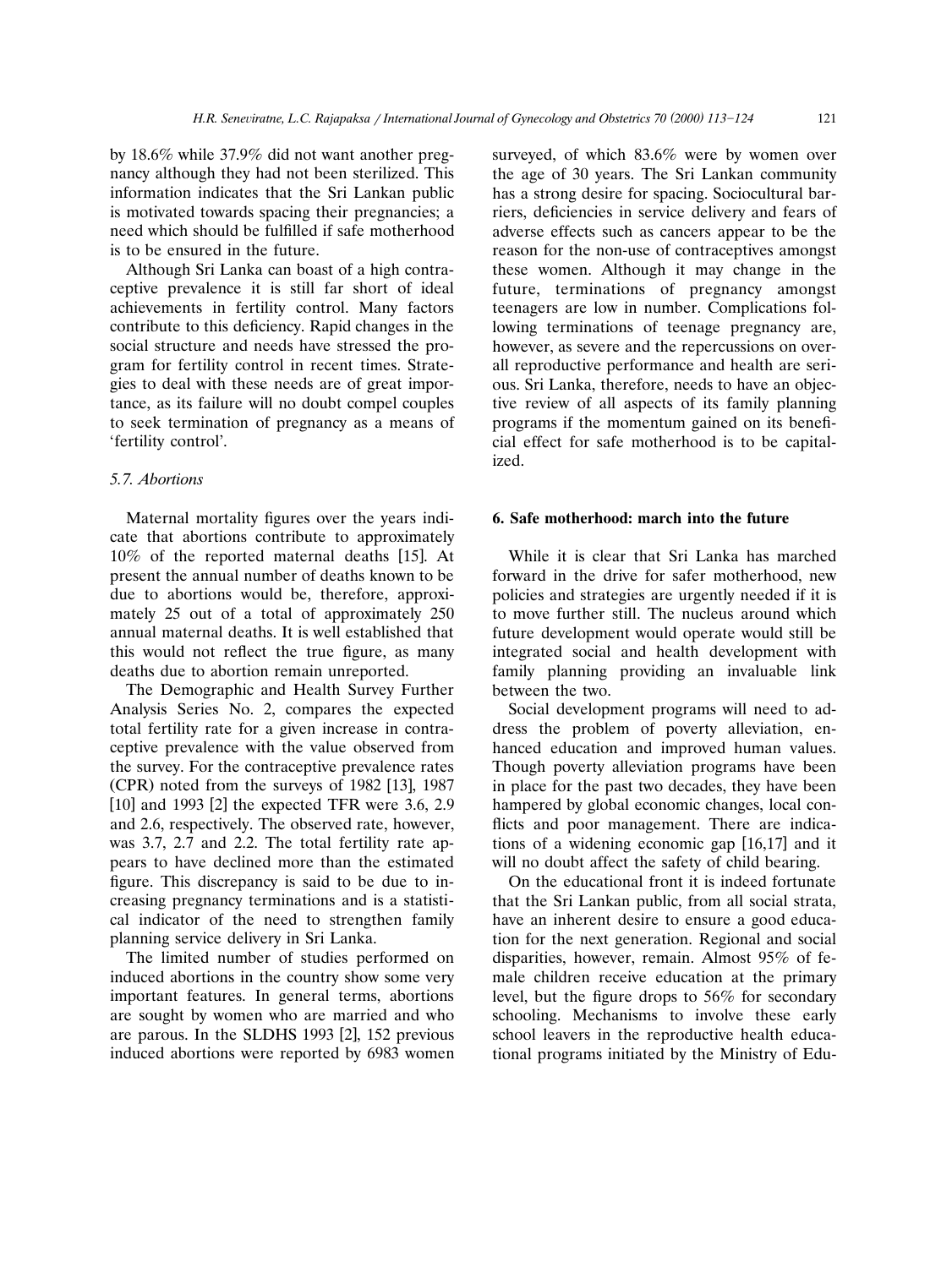cation in collaboration with the United Nations Fund for Population Activities (UNFPA) are absolutely necessary. Lethargy in this regard would be a tremendous setback as the male school leavers also would be deprived of this valuable source of health education. Worldwide it is known that it is the early school leavers who need the greatest inputs to ensure a better society for all.

Higher literacy also carries with it a better understanding of health standards and the rights of the medical client. This was shown to be the case when free education was introduced 50 years ago in Sri Lanka. At that time the services could handle the increased demand for maternal care; hence the improvements in MCH care. How well can the available resources provide for the demands and needs of the future?

In terms of developments in healthcare, recent activities such as the organization of the maternal death audit, advanced training for care providers, introduction of a two-way referral pregnancy record, have provided for a further improvement in safe motherhood. The active involvement of the Sri Lanka College of Obstetricians and Gynecologists (SLCOG) in post graduate education, in developing policies related to medical staffing and basic requirements for maternal care have provided the path on which safe motherhood would progress in the future. The SLCOG Safe Motherhood Training program for peripheral MCH care providers commenced in 1992 with assistance from the International Planned Parenthood Federation. It continues today focusing on the use of partograms in smaller institutions and is supported by the Asia and Oceania Federation of Obstetrics and Gynaecology (AOFOG) and the United Nations Children's Emergency Fund (UN-ICEF).

The major problem involving service delivery for safe motherhood relates to the place of delivery (Fig. 3). The safe motherhood strategy of many developing countries is to shift its deliveries from a domicilliary to an institutional setting. Sri Lanka in contrast had a healthy distribution up to 1985 where 7% were in primary care institutions, 47% occurred in district hospitals with trained doctors in attendance (intermediate level) and 43% delivered in specialist (tertiary care) hospi-



Fig. 3. Trends in distribution of deliveries by place of delivery.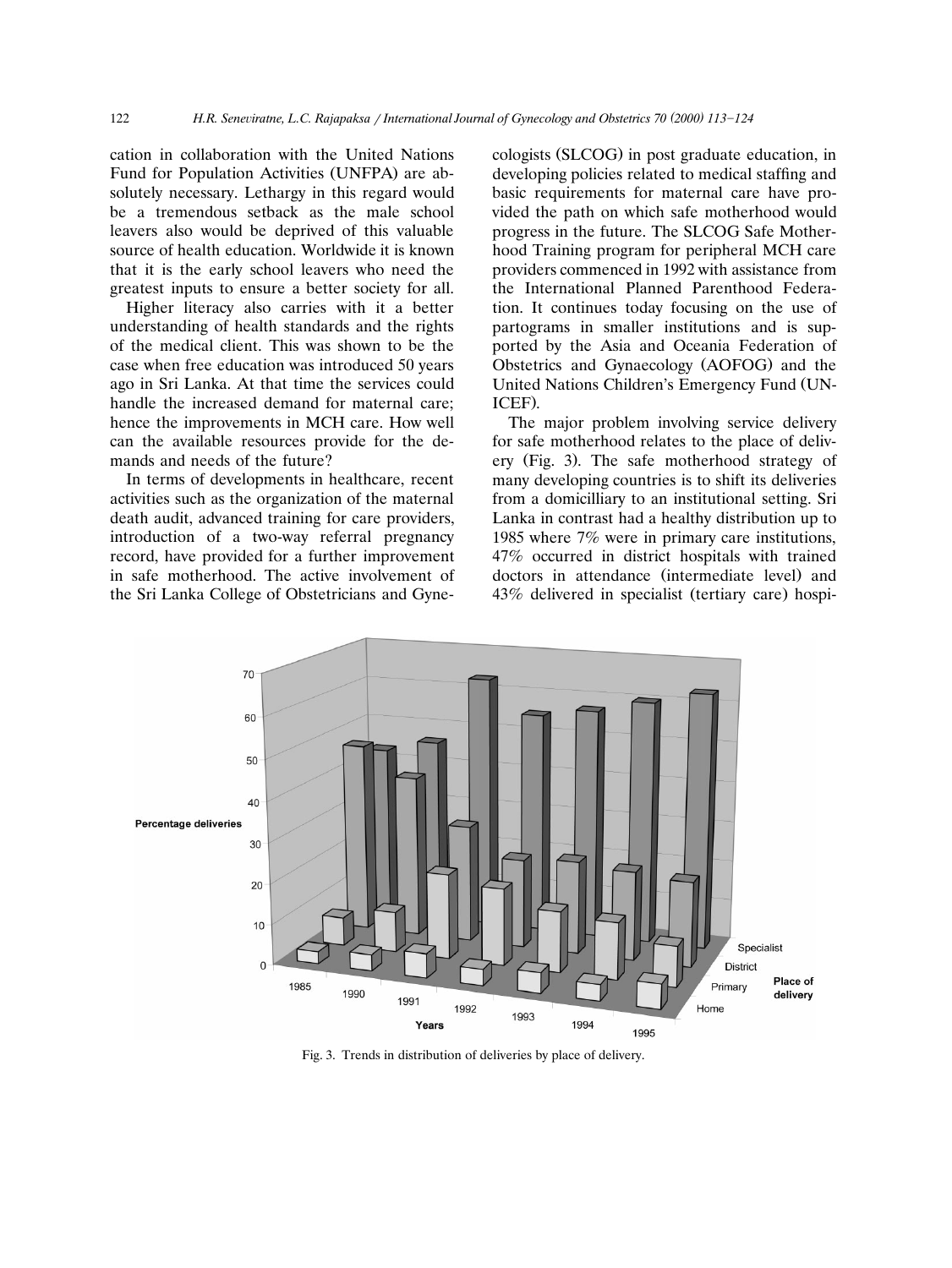tals, while home deliveries accounted for 3%. From 1990, the deliveries have shifted away from the district hospitals so that the specialist hospitals are now burdened with the task of providing for a large number of low risk deliveries in addition to all the high risk ones. The public demand for access to a higher level of care, even for very low risk situations, is linked to low fertility and high literacy within the country. How the future services should be modified to cater for this demand and also ensure that the appropriate care is provided is a task for the health policy makers and managers to explore.

Increasing deliveries at home along with a decrease of those at primary level institutions is also a cause for concern. Worsening poverty amongst the economically deprived groups in the country is said to be responsible. In the year 1995 deliveries at home accounted for 6% raising the risk of maternal mortality and morbidity. Strategies to counter this dangerous trend are urgently needed if the high status of safe motherhood in Sri Lanka is to be maintained.

The greatest threat to the national family planning effort is complacency. Since reaching its high health status, new strategies for increasing the use of contraceptives have yet to be introduced. An assumption that the momentum gained in contraceptive prevalence will continue on its own would be a serious setback for family planning activities in the country. The relocation of Sri Lanka into UNFPA category 'C' from category 'B' in 1993 had a serious effect on resource development from international donor agencies for family planning. A rise in induced abortions as a method for fertility control has been noted recently. Much needs to be done to prevent rational contraceptive practices from being replaced by induced abortions.

In all aspects Sri Lanka's march towards safer motherhood has progressed to such an extent that it is often quoted as a success story for other countries to follow. It has, however, now reached a point where the path could be towards greater success or rapid decline. While traditional strategies for MCH are strengthened, the drive for maternal safety is firmly linked to the other components of reproductive health and human development. Adolescent reproductive health education and counseling in particular should be the main focus of the country policy. By initiating the reproductive health education program in schools the government has moved in the right direction. The experience gained so far, together with the commitment shown by policy makers and care providers, gives much hope for the march towards the highest level of safe motherhood for the people of Sri Lanka.

# **References**

- [1] Annual Health Bulletin. Ministry of Health, Colombo, Sri Lanka, 1997.
- [2] Sri Lanka Demographic and Health Survey, 1993. Department of Census and Statistics, Ministry of Finance, Planning, Ethnic Affairs and National Integration, Ministry of Health, Highways and Social Services, Colombo, Sri Lanka, 1995.
- [3] Ludowyke EFC. The story of Ceylon. London: Faber and Faber, 1962.
- [4] Wijemanne EL. Population growth and educational development in population of Sri Lanka. Bangkok: Economic and Social Commission for Asia and Pacific (ESCAP). Country Monograph series no 4, 1976: 208-226.
- [5] Census of Population and Housing  $-$  general report. Department of Census and Statistics. Colombo, Sri Lanka, 1981.
- [6] Fonseka C, Kottegoda SR. In: Kottegoda SR, editor. The story of the Colombo medical school in the Colombo medical school centenary 1870-1970, 1970:9-20.
- [7] De Silva M. Role of maternal and child health care infrastructure in Sri Lanka. Report on the inter-regional meeting on safe motherhood 19th-23rd August 1991, 1992. UNICEF, Colombo, Sri Lanka, 1992:41-47.
- [8] Nanayakkara K. Fertility decline in Sri Lanka. Colombo: Sri Lanka Institute of Developmental Administration, 1980.
- [9] Fernando DFS. Trends and differentials in fertility in population of Sri Lanka. Bangkok: ESCAP County Monograph, series no 4, 1976:154-165.
- [10] Sri Lanka demographic and health survey, 1987. Department of Census and Statistics, Ministry of Plan Implementation, Colombo, Sri Lanka; and Demographic and health surveys, Institute of Resource Development, Westinghouse, Columbia, Maryland, USA. 1988.
- [11] Obeysekera S. Population, policy and family planning in population of Sri Lanka. Bangkok: ESCAP Country Monograph, series no. 4, 1976:173-189.
- [12] World Fertility Survey: Sri Lanka 1975, first report. Department of Census and Statistics, Colombo, Sri Lanka: 1978.